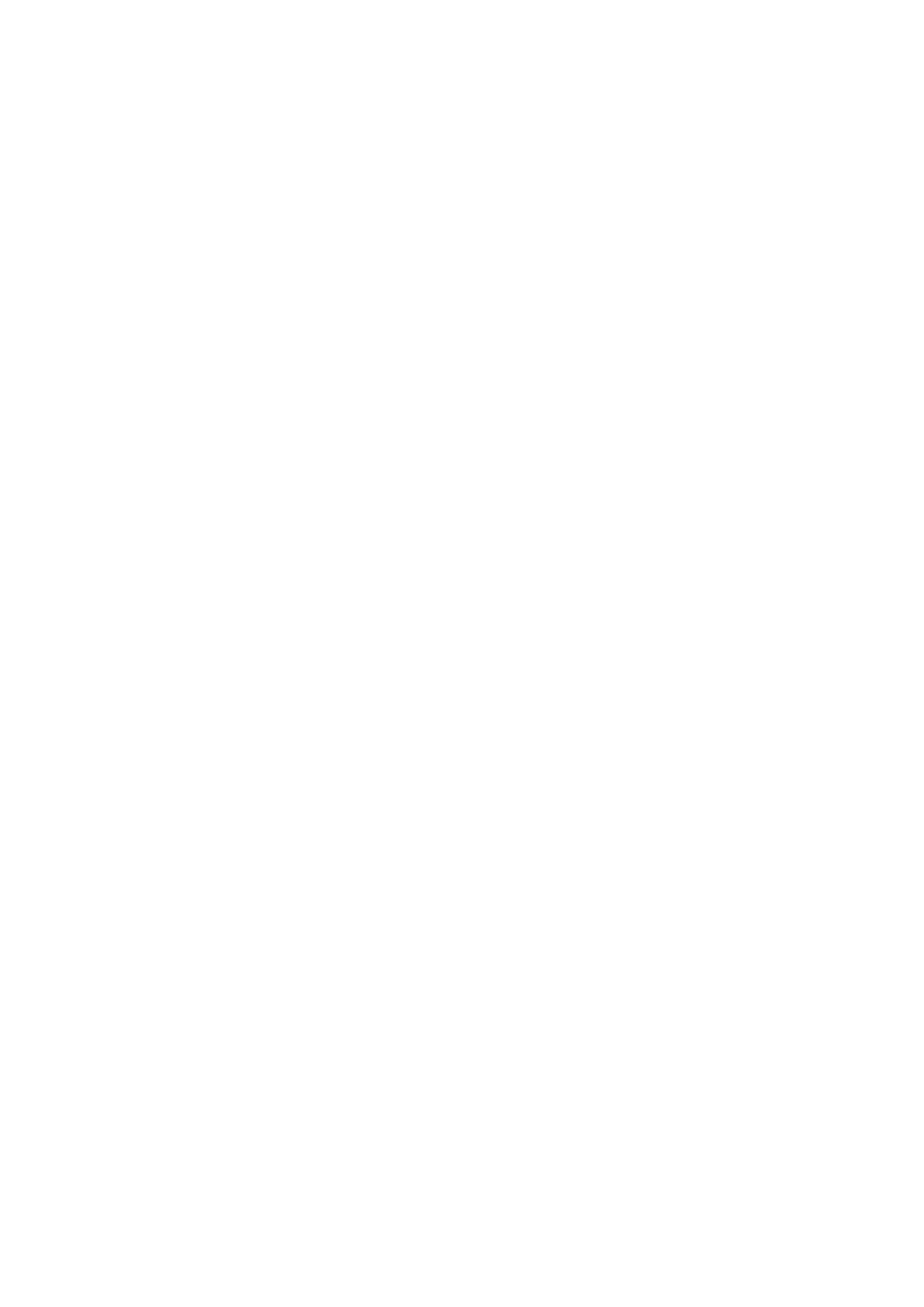## **Contents**

| Detectability of continuous gravitational waves from isolated neutron stars in the Milky<br>Way: the population synthesis approach $\ldots \ldots \ldots \ldots \ldots \ldots \ldots \ldots \ldots$ |                |
|-----------------------------------------------------------------------------------------------------------------------------------------------------------------------------------------------------|----------------|
| Time-domain model for kiloHertz gravitational-waveforms from neutron star merger rem-                                                                                                               | $\mathbf{1}$   |
| The origin of low effective spins, high black hole masses, and O1/O2 rates in LIGO/Virgo                                                                                                            | $\mathbf{1}$   |
|                                                                                                                                                                                                     | 2              |
| Chemical evolution of the Universe and the properties of merging double compact objects                                                                                                             | 2              |
|                                                                                                                                                                                                     | 3              |
| The connection between ultra-luminous X-ray sources and double compact objects                                                                                                                      | $\mathfrak{Z}$ |
| Could gravitational lensing impact the observed BBH population?                                                                                                                                     | $\overline{4}$ |
| Chirp mass - distance distributions of the sources of the gravitational waves                                                                                                                       | $\overline{4}$ |
| The common envelope channel as test-bed for massive star evolution                                                                                                                                  | 5              |
| Computing the spin tilt angles at formation from gravitational wave observations of binary                                                                                                          | 5              |
|                                                                                                                                                                                                     | 6              |
|                                                                                                                                                                                                     | 6              |
| Uncovering the mass gap $\ldots \ldots \ldots \ldots \ldots \ldots \ldots \ldots \ldots \ldots \ldots \ldots$                                                                                       | 6              |
| The origin of effective spins, high black hole masses, and O1/O2 rates in LIGO/VIRGO                                                                                                                | 6              |
|                                                                                                                                                                                                     | 6              |
| Properties of merging/colliding black holes originating in globular clusters - the impact of                                                                                                        | 6              |
|                                                                                                                                                                                                     | 6              |
|                                                                                                                                                                                                     | $\overline{7}$ |
| The common envelope channel as test bed for massive star evolution $\ldots \ldots \ldots \ldots$                                                                                                    | 7              |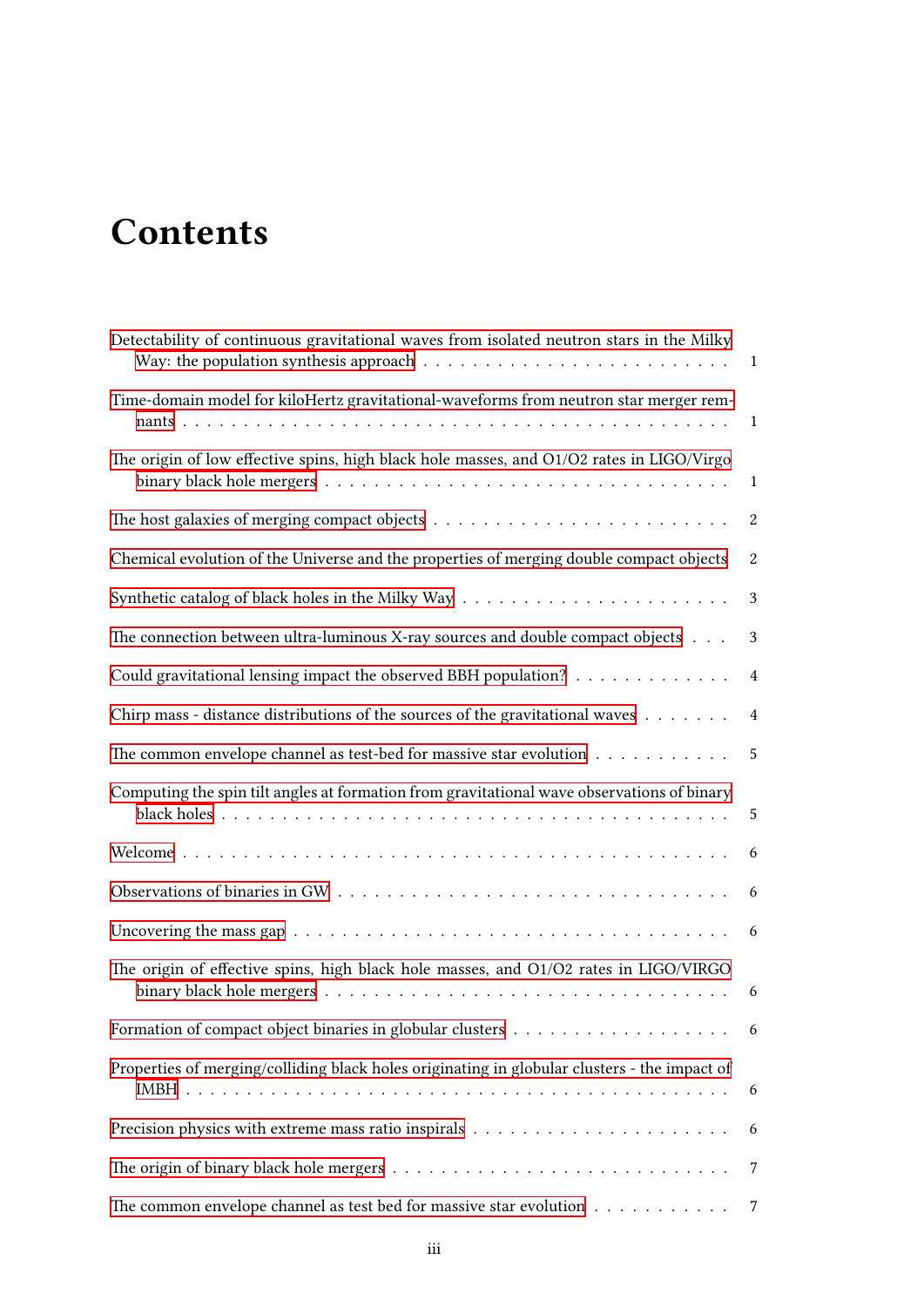|                                                                                            | $\boldsymbol{7}$ |
|--------------------------------------------------------------------------------------------|------------------|
| Chemical evolution of the Universe and the properties of merging double compact objects    | $\overline{7}$   |
|                                                                                            | $\boldsymbol{7}$ |
|                                                                                            | $\boldsymbol{7}$ |
| Could gravitational lensing impact the observed BBH population?                            | $\,8\,$          |
| Dynamically driven mergers of black holes in dense stellar environments                    | 8                |
|                                                                                            | 8                |
| Time-domain model for kiloHertz gravitational-waveforms from neutron star merger rem-      |                  |
| Connecting nuclear physics and multi-messenger astrophysics with neutron stars             | 8                |
| Neutron star mergers and the high density equation of state                                | 8                |
| The connection between ultra-luminous X-ray sources and double compact objects             | 8                |
| Implications of binary coalescence events for the stochastic background                    | $\mathbf{9}$     |
| Chirp mass - distance distributions of the sources of gravitational waves                  | 9                |
| The results and implications of search for gravitational waves emitted by core collapse    | 9                |
| Computing the spin tilt angles at formation from gravitational wave observations of binary | 9                |
|                                                                                            | 9                |
| Dynamically driven mergers of black holes in dense stellar environments                    | 9                |
|                                                                                            |                  |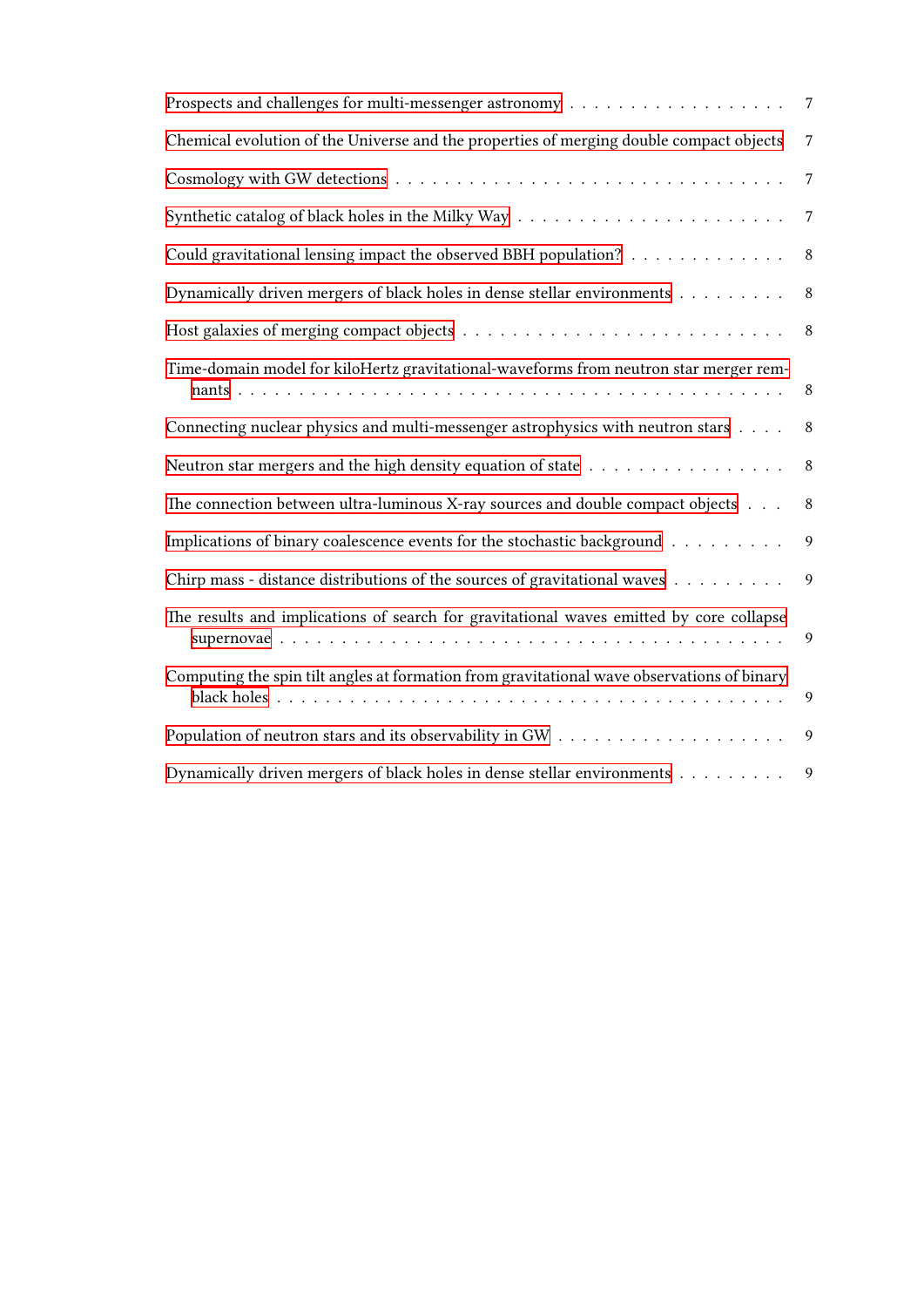<span id="page-4-0"></span>**1**

#### **Detectability of continuous gravitational waves from isolated neutron stars in the Milky Way: the population synthesis approach**

Authors: Marek Cieślar<sup>1</sup>; Tomasz Bulik<sup>2</sup>; Michał Bejger<sup>3</sup>

<sup>1</sup> *Nicolaus Copernicus Astronomical Center*

<sup>2</sup> *Obserwatorium Astronomiczne UW*

<sup>3</sup> *CAMK*

**Corresponding Authors:** tb@astrouw.edu.pl, bejger@camk.edu.pl, mcie@camk.edu.pl

We investigate the visibility of single Galactic pulsars in the gravitational waves. We integrate the signal for a period of one year, a comparable length to the current O3 LIGO/Virgo observing run, by computing the interferometr response and compering it to the design sensitives of LIGO and Virgo detectors. With an assumption of single radio pulsar population model, classical rotating quadrupole GW emission model (with parameterized and decaying ellipsoidity of the NS), and by defining a detection SNR equal to 8, we find observability of any single pulsar within our Galaxy unlikely.

<span id="page-4-1"></span>**2**

#### **Time-domain model for kiloHertz gravitational-waveforms from neutron star merger remnants**

**Author:** Matteo Breschi<sup>1</sup>

Co-authors: Sebastiano Bernuzzi<sup>1</sup>; Francesco Zappa<sup>1</sup>; Michalis Agathos<sup>1</sup>; David Radice<sup>2</sup>; Albino Perego<sup>3</sup>; Alessandro Nagar <sup>4</sup>

- 1 *FSU Jena*
- 2 *Princeton University*

3 *Trento University*

4 *INFN, Sezione di Torino*

#### **Corresponding Author:** matteo.breschi@uni-jena.de

The remnant star of a neutron star merger is an anticipated loud source of kiloHertz gravitational waves that conveys unique information on the equation of state of hot matter at extreme densities. Observations of such signals are hampered by the photon shot noise of ground-based interferometers and a challenge for gravitational-wave astronomy. We develop an analytical time-domain waveform model for postmerger signals informed by numerical-relativity simulations. The model completes effective-one-body waveforms for quasi-circular nonspinning binaries in the kiloHertz regime. We show that a template-based analysis can detect postmerger signals with signal-to-noise (SNR) ratios of 9. Thus, events like GW170817 will be targeted by third-generation interferometers. Using Bayesian model selection and the complete waveform model it is possible to infer whether the merger outcome is a prompt collapse or a remnant star. We further discuss how to investigate the equation of state's stiffness at extreme densities using postmerger observations.

<span id="page-4-2"></span>**3**

#### **The origin of low effective spins, high black hole masses, and O1/O2 rates in LIGO/Virgo binary black hole mergers**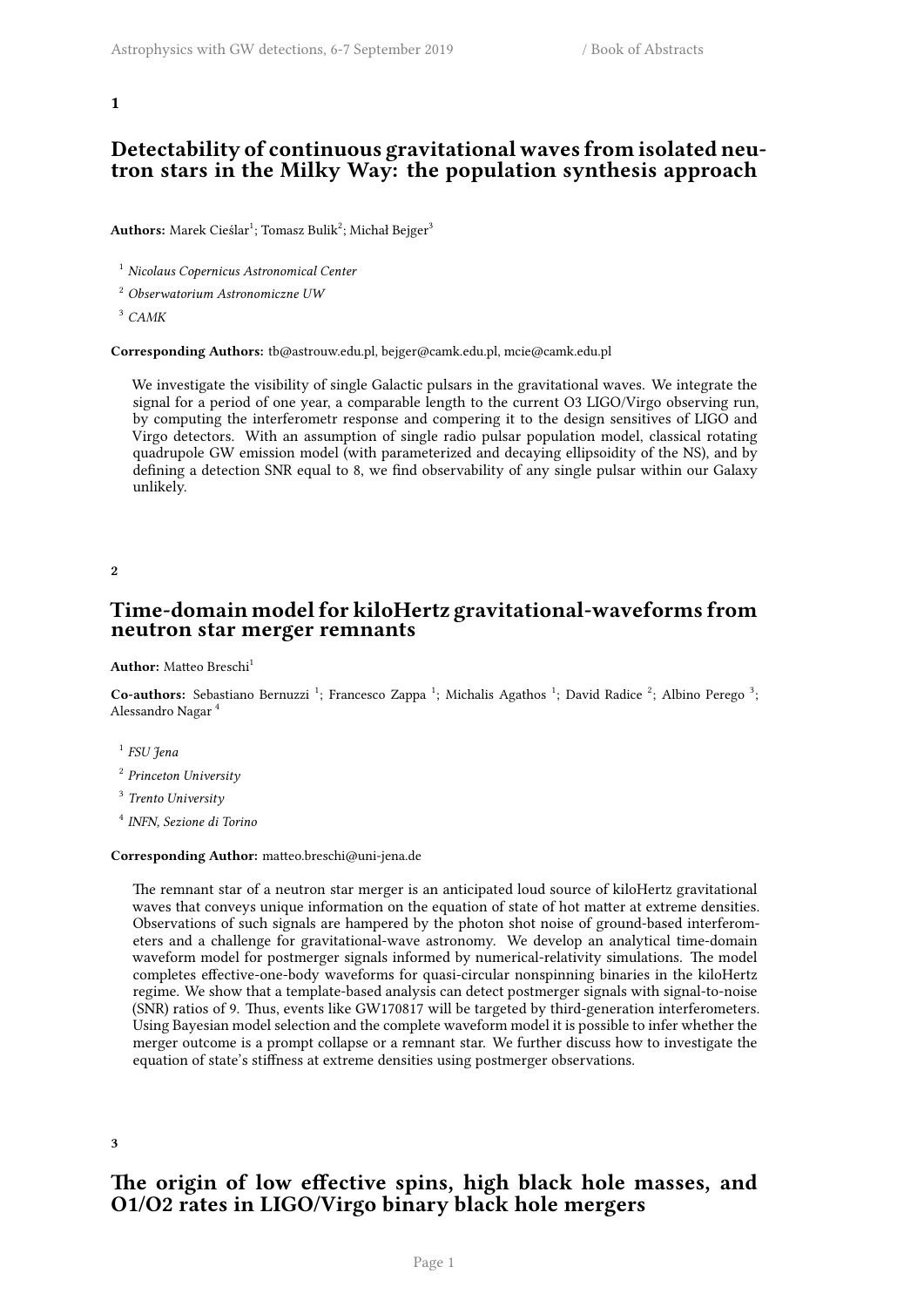#### Author: Krzysztof Belczynski<sup>1</sup>

<sup>1</sup> *Copernicus Center, Polish Academy of Sciences*

#### **Corresponding Author:** chrisbelczynski@gmail.com

All of the ten LIGO/Virgo BH-BH merger O1/O2 detections have near zero effective spins. One explanation makes BH spin magnitudes small.

We test this hypothesis with the classical isolated binary evolution scenario. We test three models of angular momentum transport in massive stars: mildly efficient transport by meridional currents (as employed in the Geneva code), efficient transport by Tayler-Spruit magnetic dynamo (as implemented in the MESA code), and very-efficient transport (as propsed by Fuller et al.) to calculate natal BH spins. We allow for binary evolution to increase the BH spins through accretion and account for the potential spin-up of stars through tidal

interactions. Additionally, we update calculations of stellar-origin BH masses, include revisions to the history of star formation and chemical evolution across cosmic time.

We find that we can match simultaneously the observed BH-BH merger rate density, BH masses, and effective spins. Models with efficient angular momentum transport are favored. The updatd stellarmass weighted gas-phase metallicity evoltuion now used in our models appears to be a key in better reproducing the LIGO/Virgo merger rate estimate. Mass losses during the pair-instabilty pulsation supernova phase are likely overestimated if the merger GW170729 hosts a BH more massive than 50 Msun.

<span id="page-5-0"></span>**4**

#### **The host galaxies of merging compact objects**

#### **Author:** Maria Celeste Artale<sup>1</sup>

Co-authors: Michela Mapelli ; Yann Bouffanais<sup>2</sup>; Nadeen Sabha<sup>1</sup>; Nicola Giacobbo<sup>2</sup>; Mario Spera<sup>3</sup>

<sup>1</sup> *University of Innsbruck*

<sup>2</sup> *University of Padova*

<sup>3</sup> *Northwestern University*

In the new era of gravitational-wave astronomy, understanding the properties of the host galaxies of merging compact objects is crucial.

I will present a method to explore the galaxies where merging compact objects form and merge, by combining galaxy catalogs from cosmological simulations together with state of the art population synthesis models.

I will show that the merger rate per galaxy strongly correlates with the stellar mass of the host galaxy for merging double neutron stars (DNS), double black holes (DBH), and black hole neutron star binaries (BHNS). I will also discuss the merger rate per galaxy in terms of early and late-type galaxies. Our results show that most of DNSs, BHNSs, and DBHs merging in the local Universe are in early-type galaxies.

Finally, I will present how these results can assist the electromagnetic follow-up search of future gravitational wave detections.

<span id="page-5-1"></span>**5**

#### **Chemical evolution of the Universe and the properties of merging double compact objects**

Author: martyna chruslinska<sup>None</sup>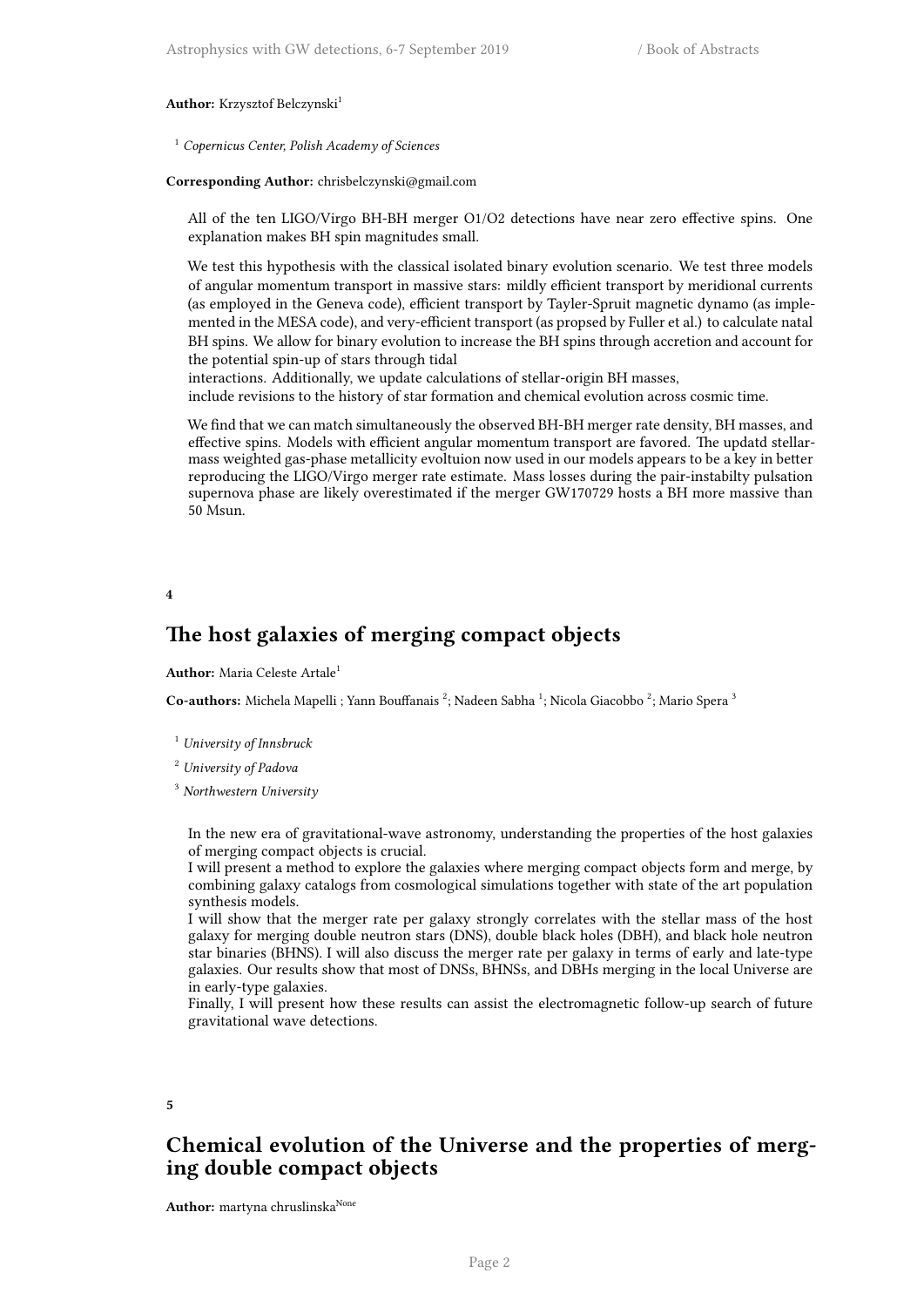#### **Corresponding Author:** m.chruslinska@astro.ru.nl

Gravitational wave observations begin to probe the properties of the populations of merging double compact objects, providing constraints that can be confronted with theoretical models and help to validate the assumptions about the evolution of their progenitor systems.

The formation and characteristics of various transients of stellar origin, in particular double BH mergers, are highly sensitive to metallicity. Furthermore, compact binaries that merge within the local Universe originate from progenitor systems formed at different redshifts and in different environments (i.e. metallicities). Hence, to correctly compare the observations with theoretical results one needs to know the amount of star formation occurring at different metallicities and redshifts and understand the associated uncertainties.

Different approaches have been taken in the literature to learn about the distribution of the cosmic star formation rate over metallicities and redshifts (SFRD(Z,z)), leading to different results. We investigate the effect of the assumed distribution on the properties of merging double compact objects, in particular on their merger rate densities. We use the observational properties of star forming galaxies to find the observation-based SFRD(Z,z) and constrain its uncertainty due to currently unresolved questions in the determination of various characteristics of galaxies.

<span id="page-6-0"></span>**6**

## **Synthetic catalog of black holes in the Milky Way**

 ${\bf Authors:}$  Aleksandra Olejak $^1;$  Krzysztof Belczynski $^2;$  Malgorzata Sobolewska $^{\rm None}$ 

<sup>1</sup> *OA UW*

<sup>2</sup> *Copernicus Center, Polish Academy of Sciences*

#### **Corresponding Authors:** chrisbelczynski@gmail.com, aleksandra.olejak@wp.pl

We present a synthetic catalog of Galactic black holes (BHs) divided into disk, bulge and halo. To calculate evolution of single and binary stars we used updated population synthesis code StarTrack and new model of star formation history and chemical evolution of Galactic components. At the current moment Milky Way contains about  $1.6 \times 10^{8}$  single BHs with average mass of about 13 M sun and 9.3×10^6 BHs in binary systems with average mass of 19 M\_sun.

We present properties of BH population such as distributions of masses, velocities or numbers of systems in different evolutionary configurations.

The most massive BH, 130 M sun, originates from a star merger in a low metallicity stellar environment in halo. We constrain that only ∼0.005 % of total halo mass (including dark matter) could be hidden in the form of stellar origin BHs which are not detectable by current observation surveys. Galactic binary BHs are minority (∼10% of all BHs) and most of them are in BH-BH systems. We calculated current Galactic double compact objects (DCOs) merger rates for two models, which are: 3-81 Myr^−1 (BH-BH), 1-9 Myr^−1 (BH-NS), 14-59 Myr^−1 (NS-NS). We show how DCOs merger rates evolved since Galaxy formation till current time.

<span id="page-6-1"></span>**7**

#### **The connection between ultra-luminous X-ray sources and double compact objects**

Authors: Samaresh Mondal<sup>1</sup>; Krzysztof Belczynski<sup>1</sup>; Grzegorz Wiktorowicz<sup>2</sup>; Jean-Pierre Lasota<sup>3</sup>; Andrew King<sup>4</sup>

<sup>1</sup> *Nicolaus Copernicus Astronomical Center, Polish Academy of Sciences, ul. Bartycka 18, 00-716 Warsaw, Poland*

<sup>2</sup> *National Astronomical Observatories, Chinese Academy of Sciences, Beijing 100101, China*

<sup>3</sup> *Institut d'Astrophysique de Paris, CNRS et Sorbonne Universite, UMR 7095, 98bis Bd Arago, 75014 Paris, France*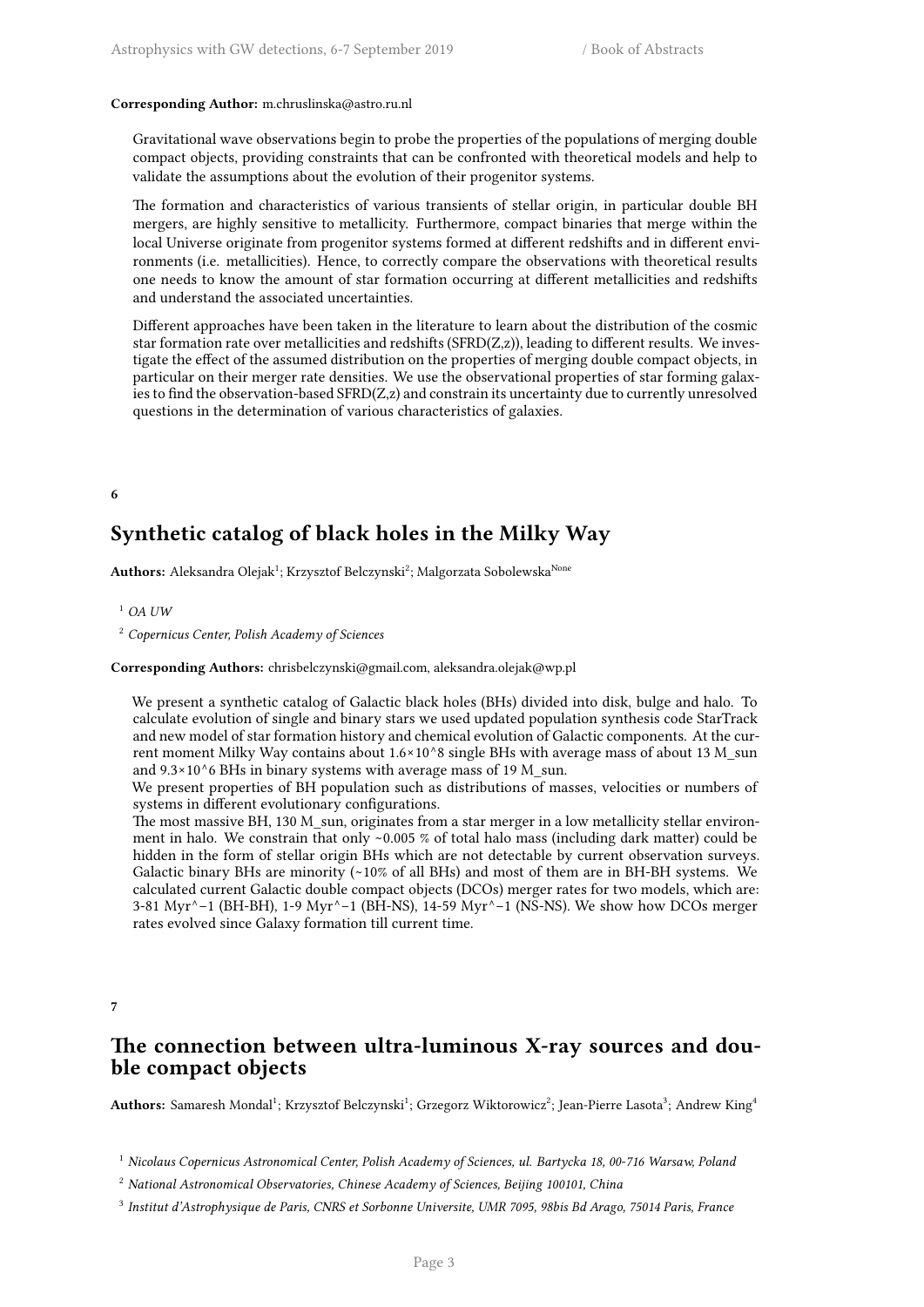<sup>4</sup> *Theoretical Astrophysics Group, Department of Physics and Astronomy, University of Leicester, Leicester LE1 7RH, UK*

#### **Corresponding Author:** smondal@camk.edu.pl

We explore the different formation channels of merging double compact objects (DCOs: BH-BH/BH-NS/NS-NS) that went through an ULX phase (X-ray sources with luminosity exceeding the Eddington luminosity of a 10 *M<sup>⊙</sup>* black hole). There are two major formation channels which can naturally explain the formation of DCO systems: isolated binary evolution and dynamical evolution inside dense clusters. It is not clear which channel is responsible for (majority/all) LIGO/Virgo sources. Finding connections between ULXs and DCOs can potentially point to the origin of merging DCOs as more and more ULX are being discovered.

We use the StarTrack population synthesis code to show how many of the observed ULXs may form merging DCOs in the framework of isolated binary evolution. We find that in the local universe as many as 50% of merging DCO progenitor binaries have evolved through an ULX phase. This shows that ULXs can be used to study the origin of LIGO/Virgo sources. We also find that 5% *−* 40% of the observed ULXs will form DCOs in the future.

<span id="page-7-0"></span>**8**

## **Could gravitational lensing impact the observed BBH population?**

Author: David Keitel<sup>1</sup>

<sup>1</sup> *University of Portsmouth*

#### **Corresponding Author:** david.keitel@ligo.org

Just like visible light, gravitational waves can be lensed by heavy masses between source and observer. Hence, a fraction of the observed distant binary black hole mergers could be magnified by lensing, some sources may have produced multiple observable images, and individual waveforms may be affected by wave optics and microlensing effects.

The predicted rate of such lensing is small for the current detector generation, and the first dedicated studies on aLIGO O1+O2 data have not found any evidence for lensed events.

However, with increasing detection rates, we are now approaching a regime where it will be worthwhile to make the step from stand-alone lensing studies towards properly including lensing into hierarchical models of the observed vs intrinsic BBH populations. This could help explain outliers in the observed distribution and reduce potential biases in the mass distribution and redshift evolution. But to avoid under-/overfitting, it will require careful treatment of astrophysical priors and of degeneracies with other population parameters.

<span id="page-7-1"></span>**9**

#### **Chirp mass - distance distributions of the sources of the gravitational waves**

**Author:** Maciej Ossowski<sup>1</sup>

**Co-author:** Tomasz Bulik <sup>2</sup>

1 *Faculty of Physics at the University of Warsaw*

<sup>2</sup> *Obserwatorium Astronomiczne UW*

**Corresponding Authors:** tb@astrouw.edu.pl, maciej.michal.ossowski@gmail.com

The detection of gravitational waves emitted by binary black holes raises a question of the binaries' origin. There are several models present in the literature involving binary evolution in both field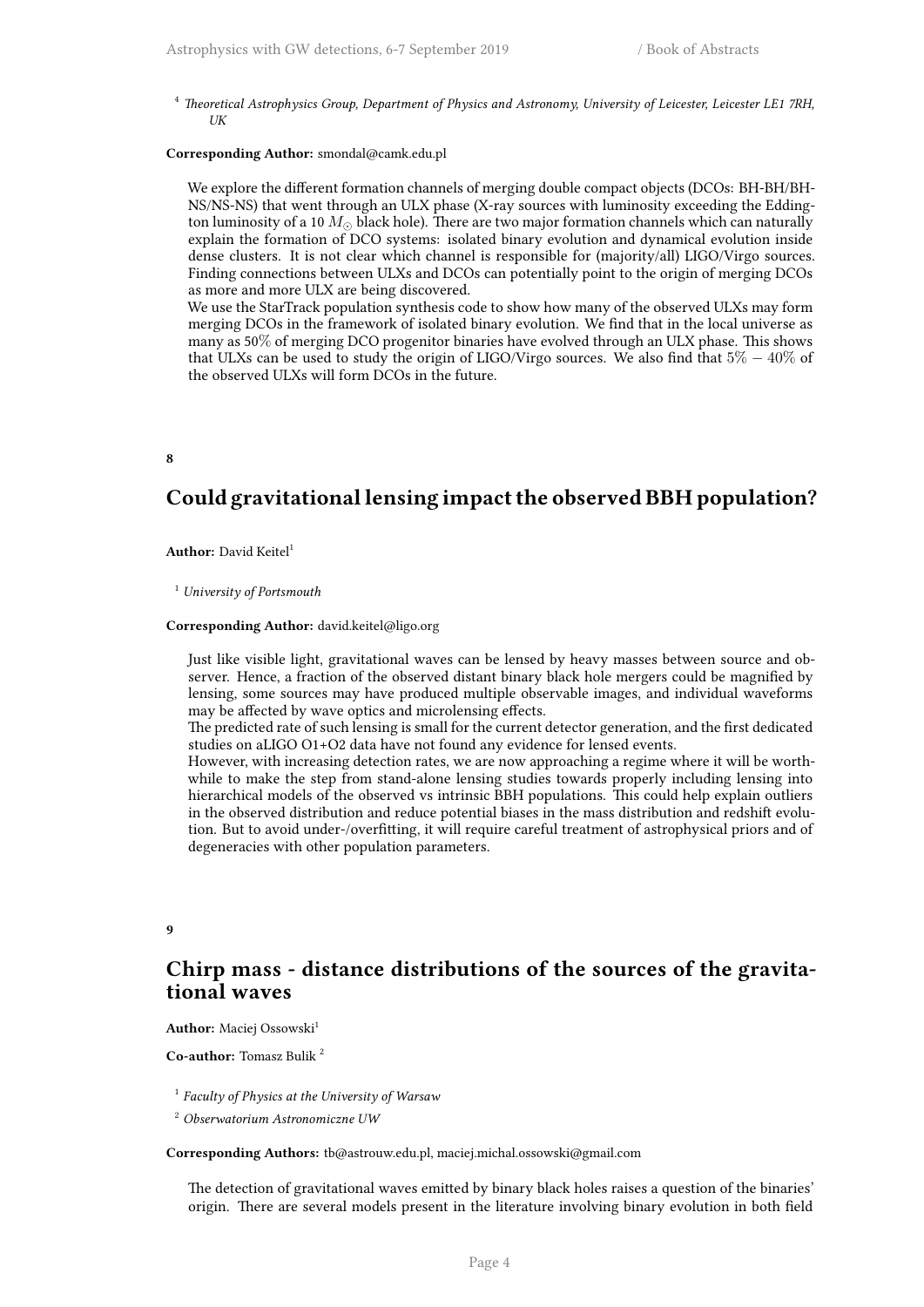and clusters. Here I aim to compare predictions of these models with the observations. Using the Bayesian inference I compare the models with the up-to-date detections using the distributions of the observed chirp mass and luminosity distance of the source.

I present the ranking of ability to explain all current gravitational waves detections by the models. It is shown that the best models correspond to the binary evolution with low metallicity and disfavours evolutions in globular clusters. I also calculate the number of observations required to distinguish each pair of models, the answer varies from 10 to several thousand for some pairs.

<span id="page-8-0"></span>**10**

## **The common envelope channel as test-bed for massive star evolution**

**Author:** Jakub Klencki<sup>1</sup>

 $\mathbf C$ o-authors: Alina Istrate <sup>1</sup>; Gijs Nelemans <sup>1</sup>; Onno Pols <sup>1</sup>

1 *Radboud University Nijmegen*

#### **Corresponding Author:** j.klencki@astro.ru.nl

The evolution of massive stars remains highly uncertain due to a number of poorly constrained factors such as internal mixing, angular momentum transport, mass loss rates, or effects of binarity. Detections of gravitational waves from BH binary mergers offer a unique opportunity to probe the evolution of a particular subset of massive stars: those that have (most likely) initiated and survived a common envelope phase in a binary with a BH companion. I will demonstrate how this condition narrows down the evolutionary stage and position in the HR diagram of the donor star at the point when it initiates the common envelope. By comparison with modern evolutionary tracks at different metallicities, I will showcase how those constraints can be a valuable test-bed for the evolution of massive stars in general, probing the efficiency of internal mixing, wind mass loss from extended supergiants evolving near their Eddington limit, and location of core-helium burning in the HR diagram. I will also discuss an overlooked aspect of the evolution of low-metallicity massive stars that could significantly limit any tidal spin-up during BH-WR stage.

#### <span id="page-8-1"></span>**11**

#### **Computing the spin tilt angles at formation from gravitational wave observations of binary black holes**

**Authors:** Nathan Johnson-McDaniel<sup>1</sup>; Anuradha Gupta<sup>2</sup>

<sup>1</sup> *DAMTP, University of Cambridge*

2 *Institute for Gravitation and the Cosmos, Department of Physics, The Pennsylvania State University*

#### **Corresponding Author:** nkj29@cam.ac.uk

The angles between the spins of binary black holes and the binary's orbital angular momentum (often known as tilt angles) give important information about the evolution of the binary. For instance, for the isolated binary formation channel, the tilt angles when the binary is formed give information about supernova kicks. One can obtain the tilt angles at the binary's formation computationally efficiently using precession-averaged evolution to (mathematically idealized) infinite separation. However, precession-averaged evolution is not accurate when the binary is close to merger, which is where one measures the spin directions using gravitational wave observations with ground-based detectors. Thus, one first has to evolve the spins backwards in time using orbit-averaged evolution and switch over to precession-averaged evolution once it is sufficiently accurate. We investigate the maximum orbital speed at which one can switch from orbit-averaged to precession-averaged evolution to obtain a given accuracy in the tilts at infinity. We also discuss our formulation of the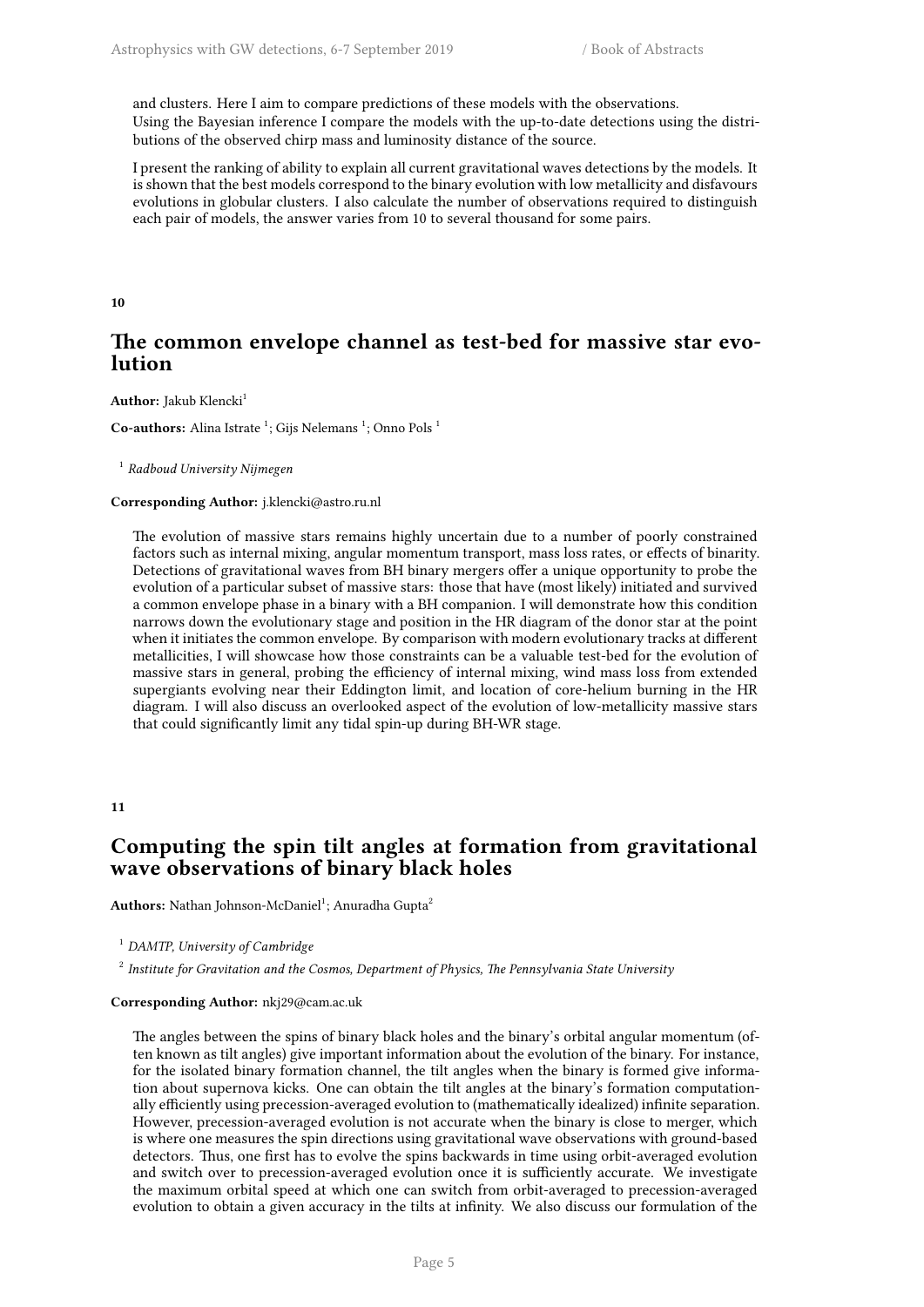precession-averaged equations that allows one to use them for mass ratios very close to unity, as one finds in some posterior samples for binary black hole events detected by LIGO and Virgo.

<span id="page-9-0"></span>**Astrophysics** / **12**

#### **Welcome**

**Corresponding Author:** tb@astrouw.edu.pl

<span id="page-9-1"></span>**Astrophysics** / **13**

#### **Observations of binaries in GW**

**Corresponding Author:** thomas.dent@usc.es

<span id="page-9-2"></span>**Astrophysics** / **14**

#### **Uncovering the mass gap**

**Corresponding Author:** b.sathyaprakash@astro.cf.ac.uk

<span id="page-9-3"></span>**Astrophysics** / **15**

#### **The origin of effective spins, high black hole masses, and O1/O2 rates in LIGO/VIRGO binary black hole mergers**

<span id="page-9-4"></span>**Astrophysics** / **16**

#### **Formation of compact object binaries in globular clusters**

**Corresponding Author:** mig@camk.edu.pl

<span id="page-9-5"></span>**Astrophysics** / **17**

#### **Properties of merging/colliding black holes originating in globular clusters - the impact of IMBH**

<span id="page-9-6"></span>**Corresponding Author:** rosinska@gmail.com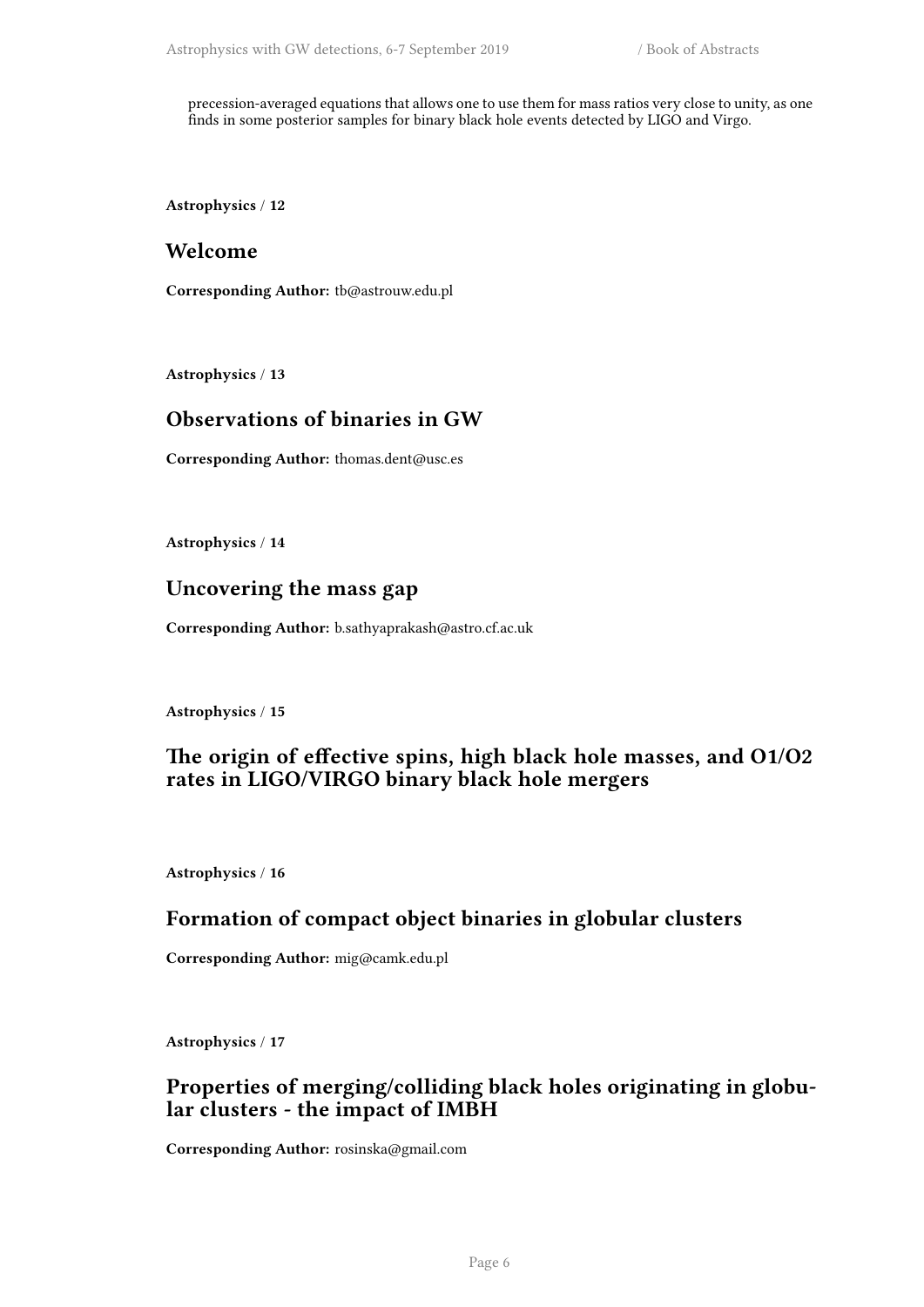**Astrophysics** / **18**

## **Precision physics with extreme mass ratio inspirals**

**Corresponding Author:** christopher.berry@ligo.org

**Astrophysics** / **19**

## **The origin of binary black hole mergers**

**Astrophysics** / **20**

#### **The common envelope channel as test bed for massive star evolution**

**Corresponding Author:** j.klencki@astro.ru.nl

<span id="page-10-0"></span>**Astrophysics 2** / **21**

#### **Prospects and challenges for multi-messenger astronomy**

**Corresponding Author:** marica.branchesi@gssi.it

<span id="page-10-1"></span>**Astrophysics** / **22**

## **Chemical evolution of the Universe and the properties of merging double compact objects**

**Corresponding Author:** m.chruslinska@astro.ru.nl

<span id="page-10-2"></span>**Astrophysics** / **23**

## **Cosmology with GW detections**

**Corresponding Author:** archisman.ghosh@gmail.com

<span id="page-10-3"></span>**Astrophysics** / **24**

## **Synthetic catalog of black holes in the Milky Way**

**Corresponding Author:** aleksandra.olejak@wp.pl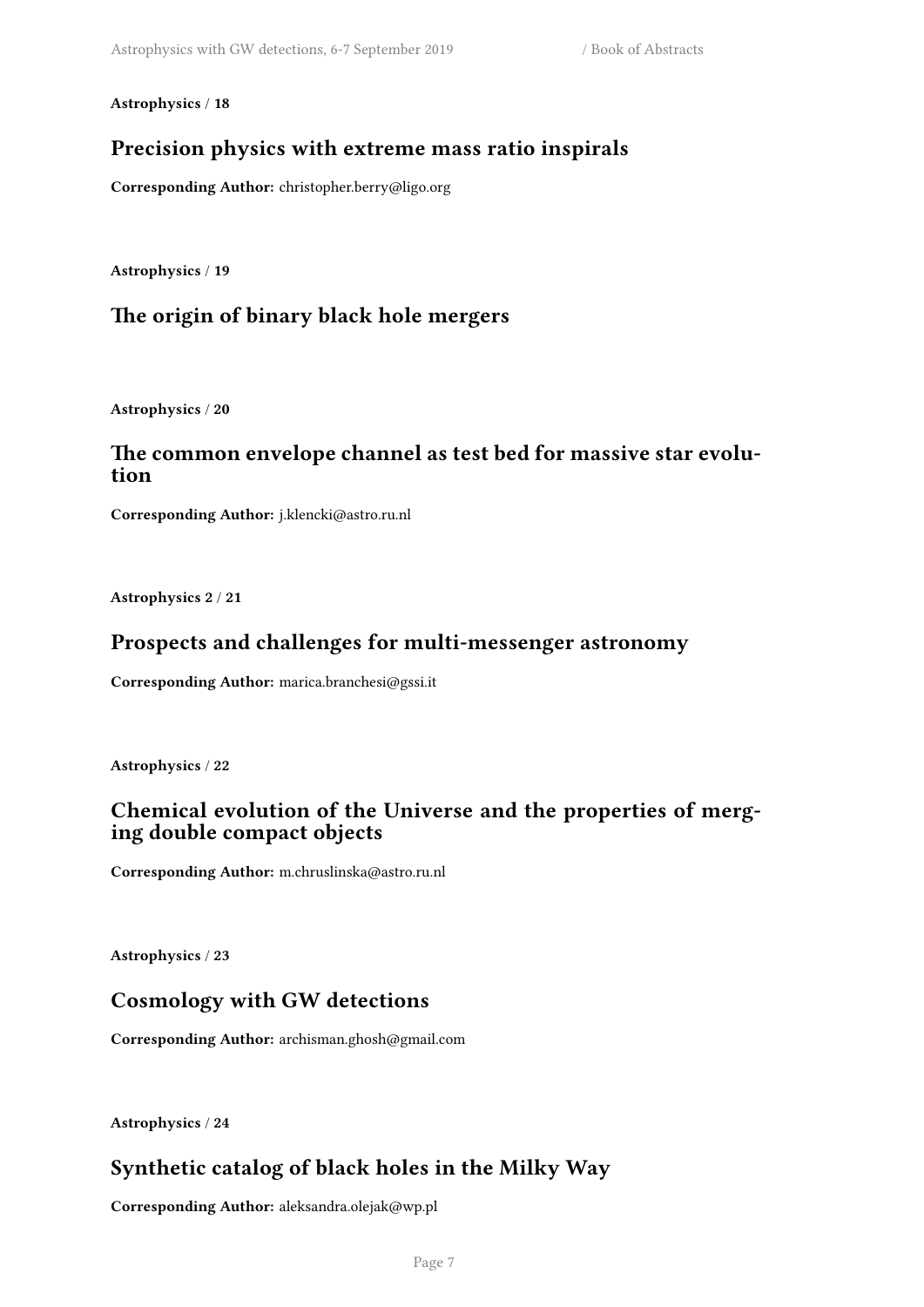<span id="page-11-0"></span>**Astrophysics** / **25**

## **Could gravitational lensing impact the observed BBH population?**

**Corresponding Author:** david.keitel@ligo.org

<span id="page-11-1"></span>**Astrophysics 2** / **26**

#### **Dynamically driven mergers of black holes in dense stellar environments**

**Corresponding Author:** askar@astro.lu.se

**Astrophysics 2** / **27**

#### **Host galaxies of merging compact objects**

<span id="page-11-2"></span>**Astrophysics 2** / **28**

#### **Time-domain model for kiloHertz gravitational-waveforms from neutron star merger remnants**

**Corresponding Author:** matteo.breschi@uni-jena.de

<span id="page-11-3"></span>**Astrophysics 2** / **29**

#### **Connecting nuclear physics and multi-messenger astrophysics with neutron stars**

**Corresponding Author:** fortin@camk.edu.pl

<span id="page-11-4"></span>**Astrophysics 2** / **30**

#### **Neutron star mergers and the high density equation of state**

**Corresponding Author:** a.bauswein@gsi.de

<span id="page-11-5"></span>**Astrophysics 2** / **31**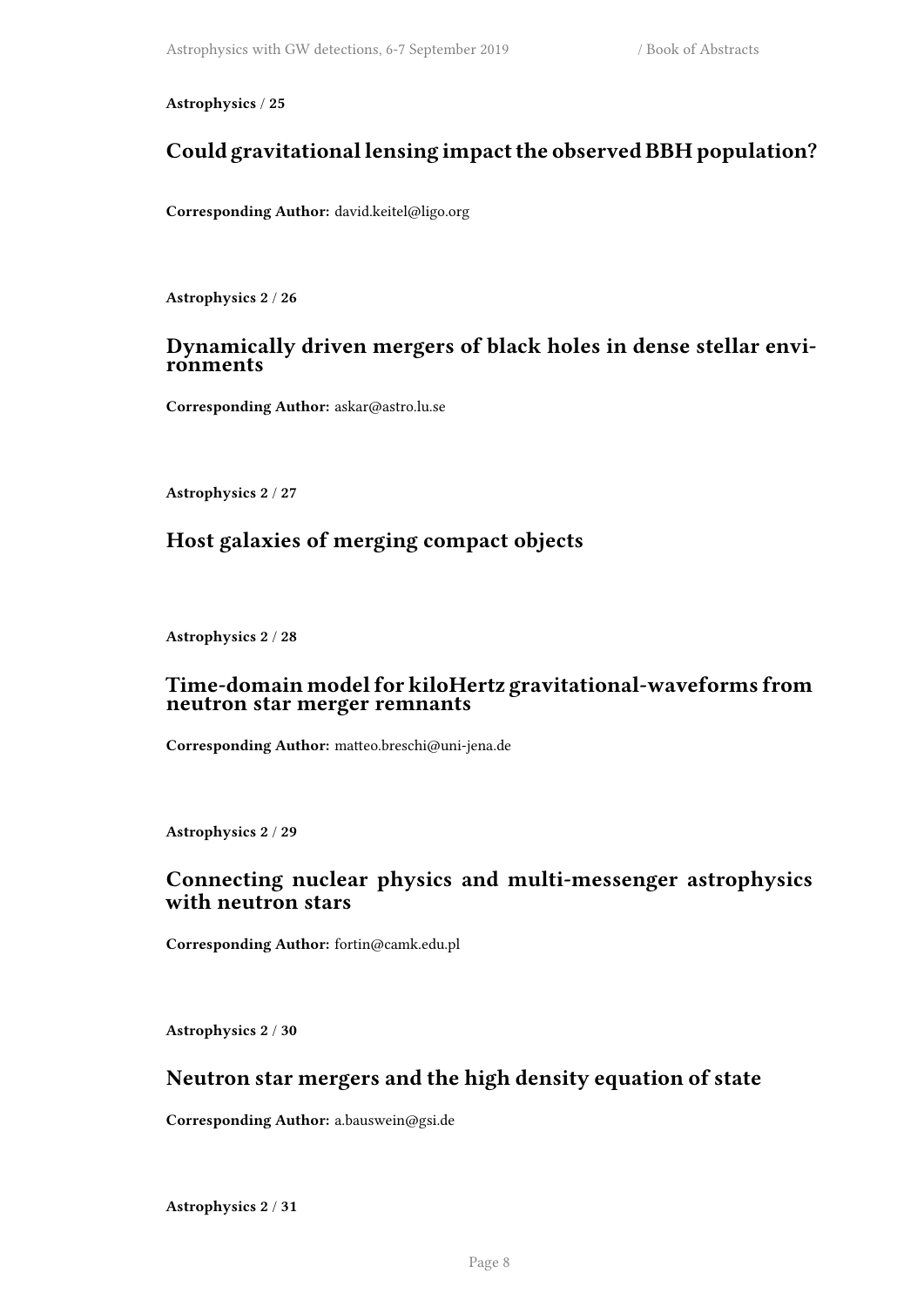#### **The connection between ultra-luminous X-ray sources and double compact objects**

**Corresponding Author:** smondal@camk.edu.pl

<span id="page-12-0"></span>**Astrophysics** / **32**

## **Implications of binary coalescence events for the stochastic background**

**Corresponding Author:** nelson.christensen@oca.eu

<span id="page-12-1"></span>**Astrophysics 2** / **33**

#### **Chirp mass - distance distributions of the sources of gravitational waves**

**Corresponding Author:** maciej.michal.ossowski@gmail.com

<span id="page-12-2"></span>**Astrophysics 2** / **34**

## **The results and implications of search for gravitational waves emitted by core collapse supernovae**

**Corresponding Author:** m.szczepanczyk@ufl.edu

<span id="page-12-3"></span>**Astrophysics 2** / **35**

## **Computing the spin tilt angles at formation from gravitational wave observations of binary black holes**

**Corresponding Author:** nkj29@cam.ac.uk

**Astrophysics 2** / **36**

## **Population of neutron stars and its observability in GW**

**Corresponding Author:** mcie@camk.edu.pl

**Astrophysics 2** / **37**